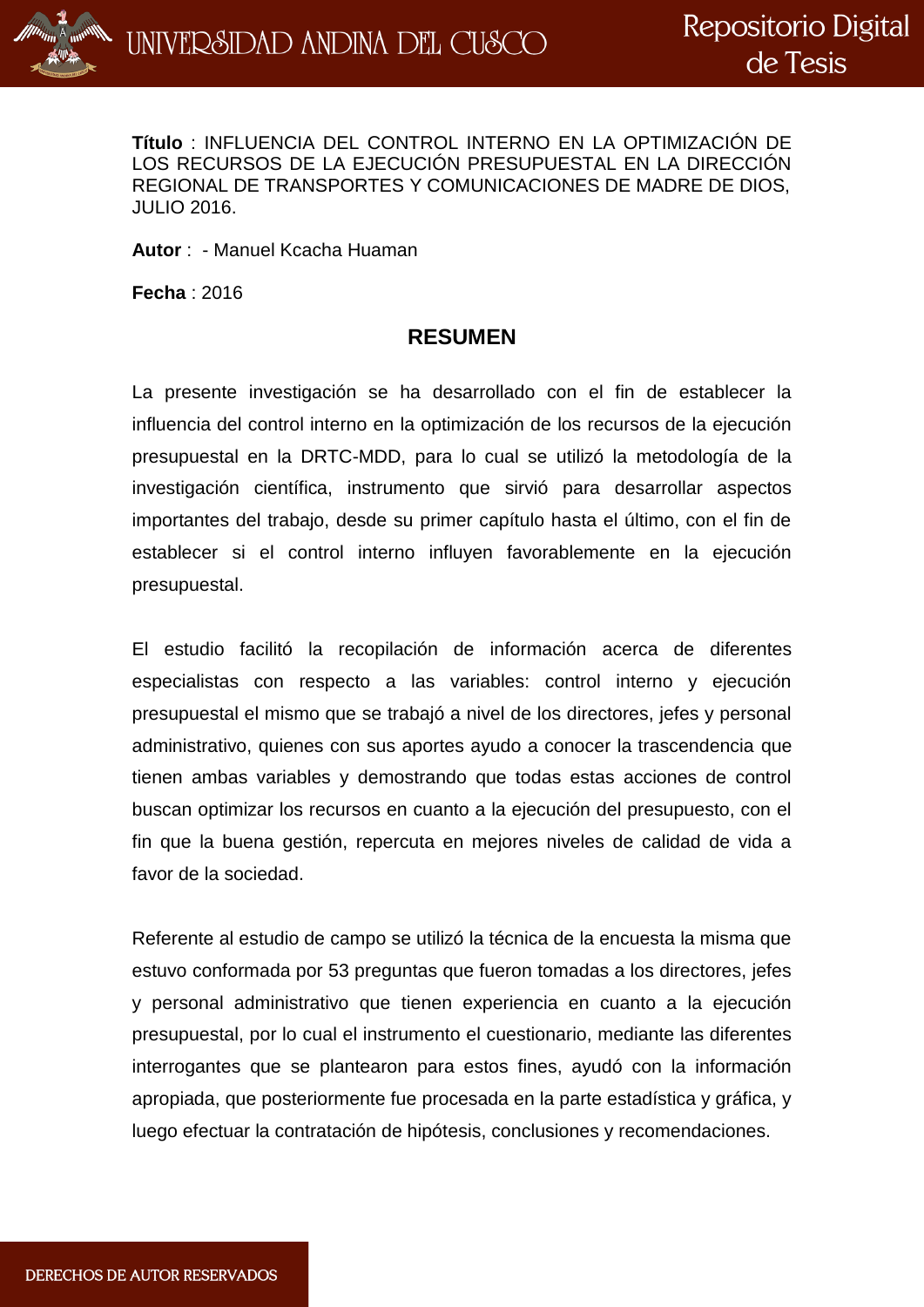

Finalmente, en la última parte de la tesis concluye con los aportes que se dan como resultado de la contratación de las hipótesis, para arribar a las conclusiones y posteriormente plantear sugerencias a manera d recomendaciones, donde se sugiere algunos puntos de vista frente a esta problemática.